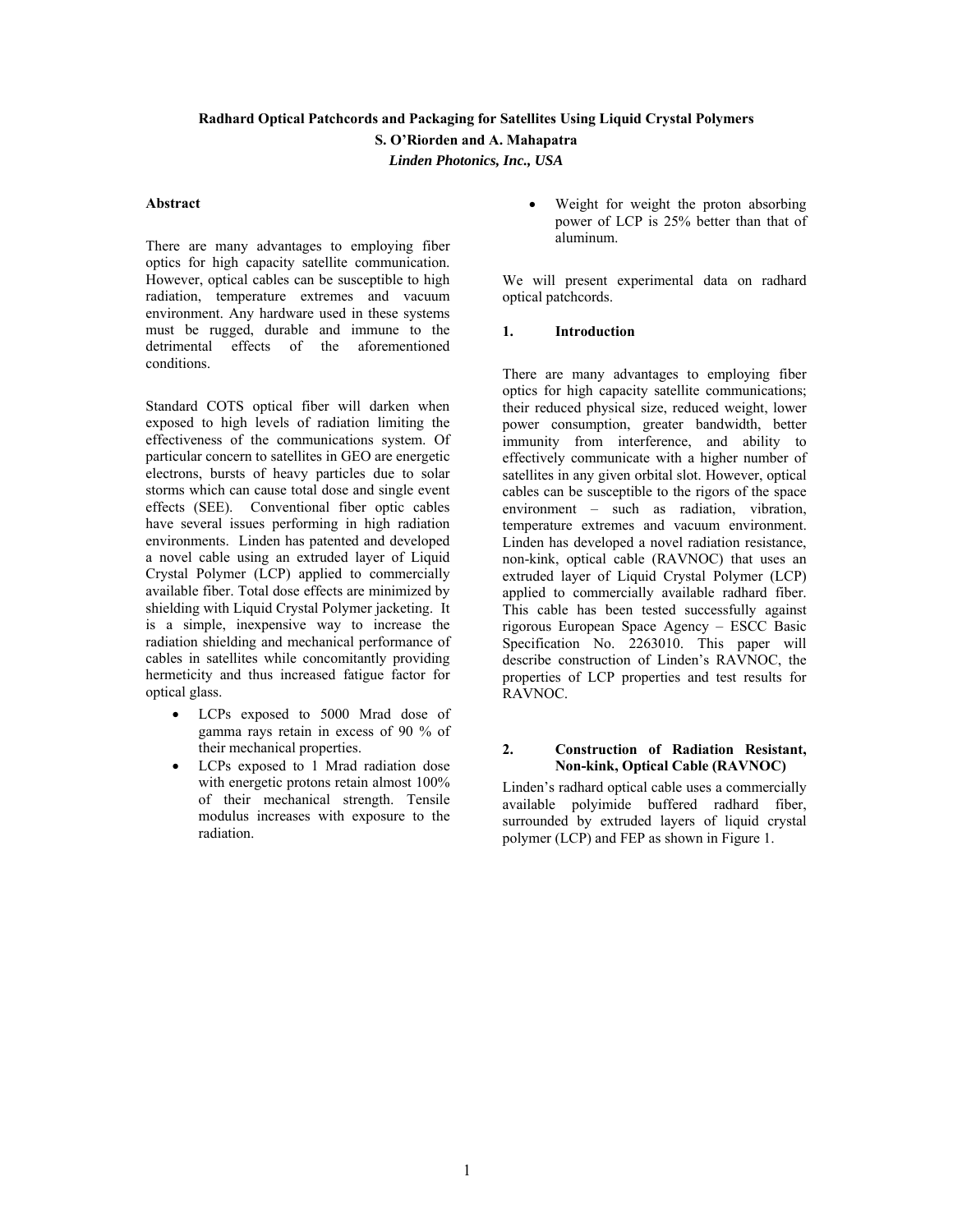

**Figure 1. Design of RAVNOC** 

## **2.1. Choice of RadHard Optical Fiber**

Most vendors that offer radhard optical fibers do not disclose their fiber designs but is it likely that they are mostly pure silica core fibers expect for the fluorine doped core fiber which is available from Fujikura (Aikawa, 2008). A group at CERN, European Organization for Nuclear Research, Geneva, has performed a detailed radiation resistance comparison of several different commercially available optical fibers (De Jonge, 2008) the results of which are in Figure 2 and Fujikura's results are in Figure 3. General conclusions are as follows:

- o Fluorine doped fibers from Fujikura Ltd show the lowest Radiation Induced Attenuation (RIA) < 2 dB/km at 1310 and 1550 nm after a total dose of 1 Mrad.
- o Conventional Germanium doped fibers show RIA between 10 and 100 dB/km for same dose.
- o Pure silica core fibers are available from several vendors and their RIA is in the range of 10 dB/km.
- o RIA in Co-60 and HEP radiation fields are comparable.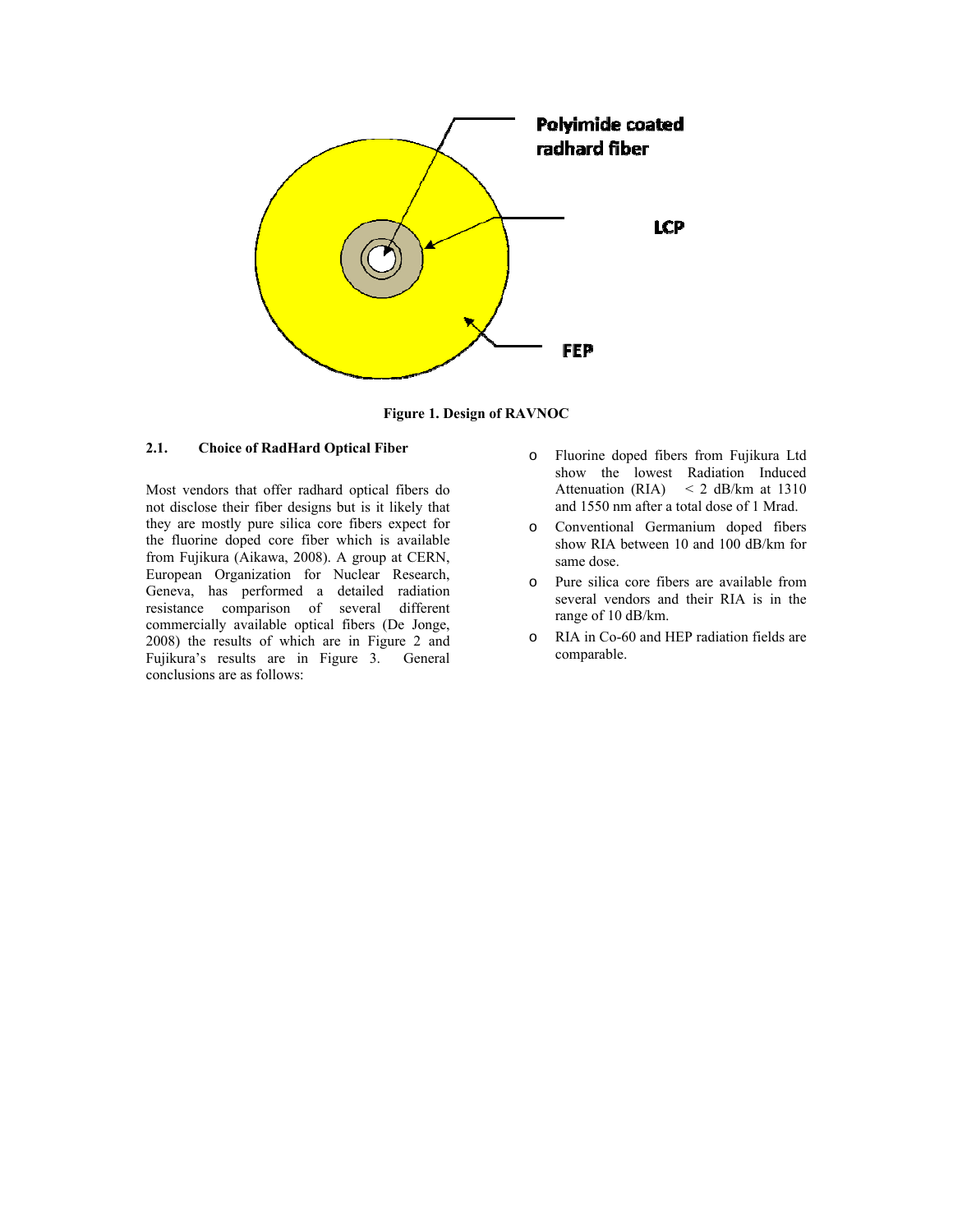

**Figure 2. Radiation Induced Attenuation in Optical Fiber (1 gray = 100 rad)( (De Jonge, 2008)** 



**Figure 3. Radiation Induced Attenuation (RIA) in pure silica core (A) and fluorine doped core (C) optical fibers (Aikawa, 2008).** 

# **3. Liquid Crystal Polymer (LCP) Properties**

## **3.1. Effect of Gamma Rays on LCP**

The effect of gamma radiation on A950 LCP is documented by Ticona Corp and is reproduced in

Table 1. Clearly LCP will survive typical gamma radiation levels in space.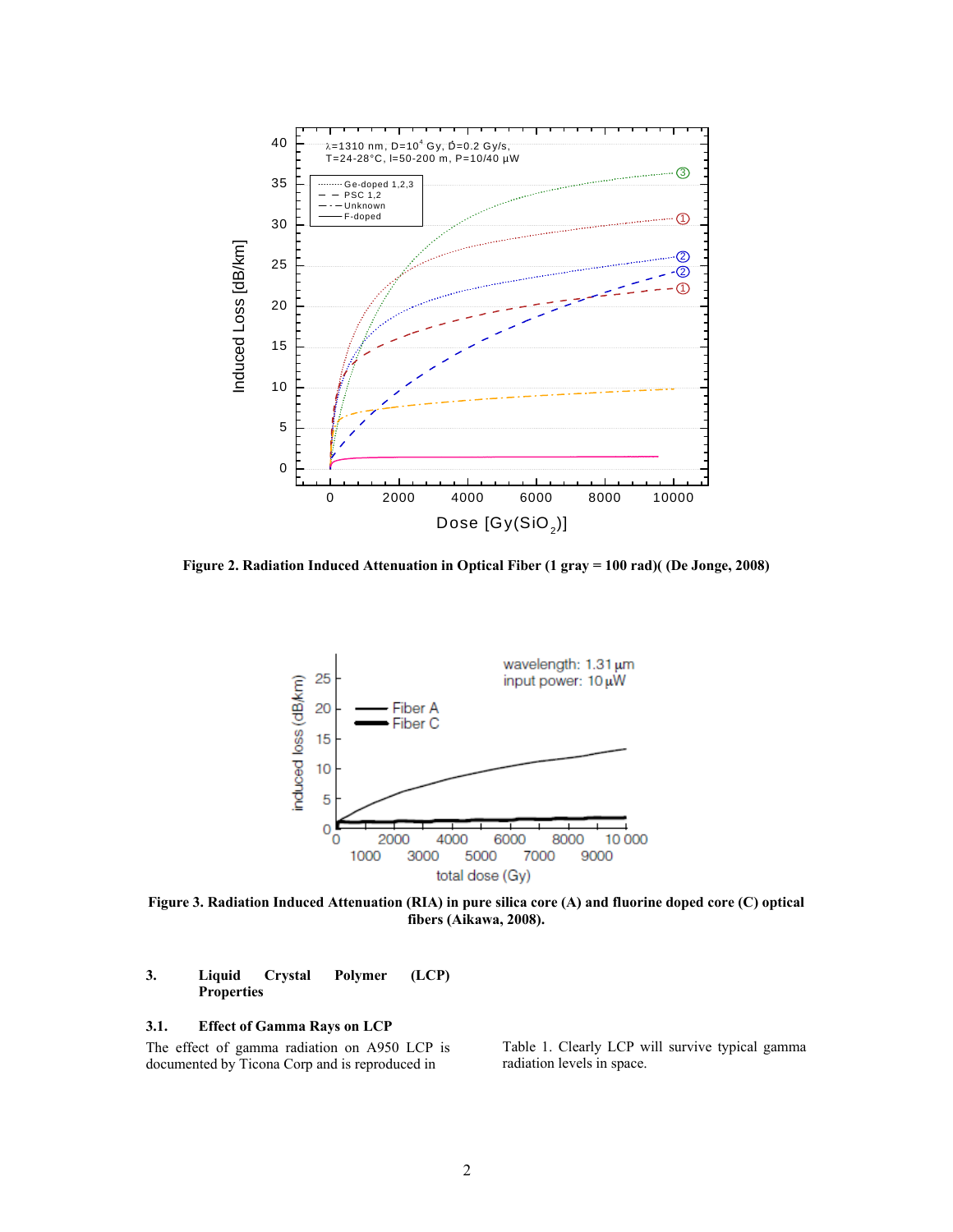| <b>Radiation Dose</b>   | 250 Mrads | 1000 Mrads | 2500 Mrads | 5000 Mrads |
|-------------------------|-----------|------------|------------|------------|
| Tensile Strength        | 97        | 95         | 95         | 95         |
| Tensile Modulus         | 100       | 100        | 106        | 106        |
| <b>Break Elongation</b> | 81        | 81         | 79         | 79         |
| Flexure Strength        | 101       | 102        | 102        | 102        |
| <b>Flexture Modulus</b> | 108       | 108        | 116        | 94         |

**Table 1.Cobalt 60 gamma radiation, Vectra A950 LCP (Percentage retention of properties.) Source: Ticona technical literature** 

### **3.2. Mechanical Strength of Optical Cables after Irradiation**

Linden Photonics, in conjunction with Auburn University and Gray Research, tested optical patchcords with LCP jacketing to test for strength before and after exposure. A Co-60 source was used and the samples were subjected to radiation at room temperature. The dose rate was measured with a calibrated dosimeter the day before testing began. Dose rate was measured at 81 rad(Si)/sec. The sample temperature was estimated to increase by ~10K above room temperature during exposure

due to gamma-ray heating. Exposure levels were 105, 262, 525, and 1050 krad(Si).

Mechanical measurements made included tensile strength and flexibility. We performed flex testing on samples to determine when the LCP layer would break and when the outside jacket layer would break. This was performed on a flex tester designed to SAE standard AS5382. As is shown in Figure 4, Figure 5, and Figure 6, there was no demonstrable decrease in tensile strength or flexibility with the increase in exposure.



**Figure 5. Flex Cycles till LCP Breakage vs. Dose**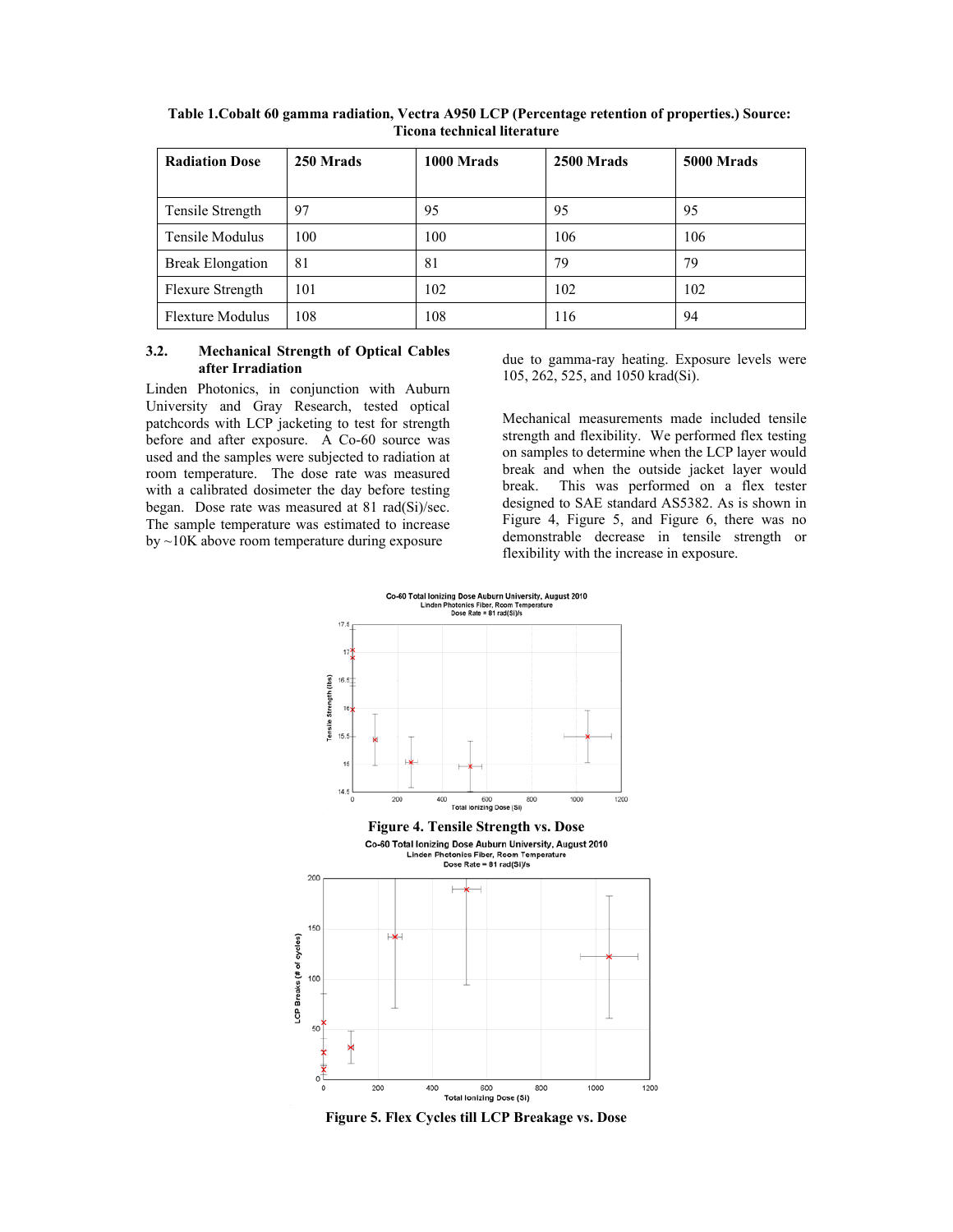

**Figure 6. Flex Cycles till Outer Jacket Breakage vs. Dose** 

**3.3. Range of Energetic Protons in LCPs.** 

We used programs developed by Dr. Barney Doyle at Sandia National Laboratory to calculate range of high energy protons in various materials. Results are summarized in Table 2.

| <b>Proton Energy,</b><br><b>MeV</b> | <b>Fluence in MEO</b><br>$(\frac{\text{#}}{\text{cm}^2}/\text{day}, \text{Barth})$<br>1997) | Range in<br><b>Vectra LCP</b><br>$(\mu m)$ | Range in<br>copper $(\mu m)$ | Range in<br>aluminum<br>$(\mu m)$ | Range in<br>PET $(\mu m)$ |
|-------------------------------------|---------------------------------------------------------------------------------------------|--------------------------------------------|------------------------------|-----------------------------------|---------------------------|
| 10                                  | 10 <sup>9</sup>                                                                             | 1640                                       | 468                          | 1127                              | 1574                      |
|                                     | $10^{10}$                                                                                   | 468                                        |                              |                                   |                           |
|                                     | $10^{12}$                                                                                   | 29                                         |                              |                                   |                           |
| 0.1                                 | $10^{13}$                                                                                   |                                            |                              |                                   |                           |

Obviously it is the highest energy protons that have the largest range. Note that the LCP has to be thicker by a factor of 3 than copper to stop 10 MeV protons. However, the density of LCP is much less. Hence a figure of merit, determined by the product

of density and range, can be used to determine the cost effectiveness of shielding. Table 1 shows the figure of merit for various materials. LCP figure of merit is better (lower) than aluminum.

| <b>Material</b> | Range of 10 MeV protons   Density (gm/cm <sup>3</sup> )<br>(c <sub>m</sub> ) | Figure of merit $(gm/cm2)$ |
|-----------------|------------------------------------------------------------------------------|----------------------------|

Vectra LCP 0.164 1.4 0.23 Copper 0.0468 8.96 0.42 Aluminum 0.1127 2.7 0.30

**Table 3.Figure of merit comparison of shielding strength.** 

## **3.4. Moisture Barrier Properties of LCP Coated Optical Cable**

It is one of the primary functions of the optical fiber coating that it prevents the ingress of water vapor, as the strength of the optical fiber deteriorates rapidly in the presence of moisture due to stress corrosion. All polymers are permeable to

water to some degree. The permeability is given by the product of the moisture diffusion coefficient D, and the solubility S, and is defined as the mass of water transmitted per unit area per unit time per unit of pressure for a given thickness of the polymer. LCPs, because of their rigid crystalline molecular orientation, exhibit the lowest levels of moisture permeability of any polymer. The relative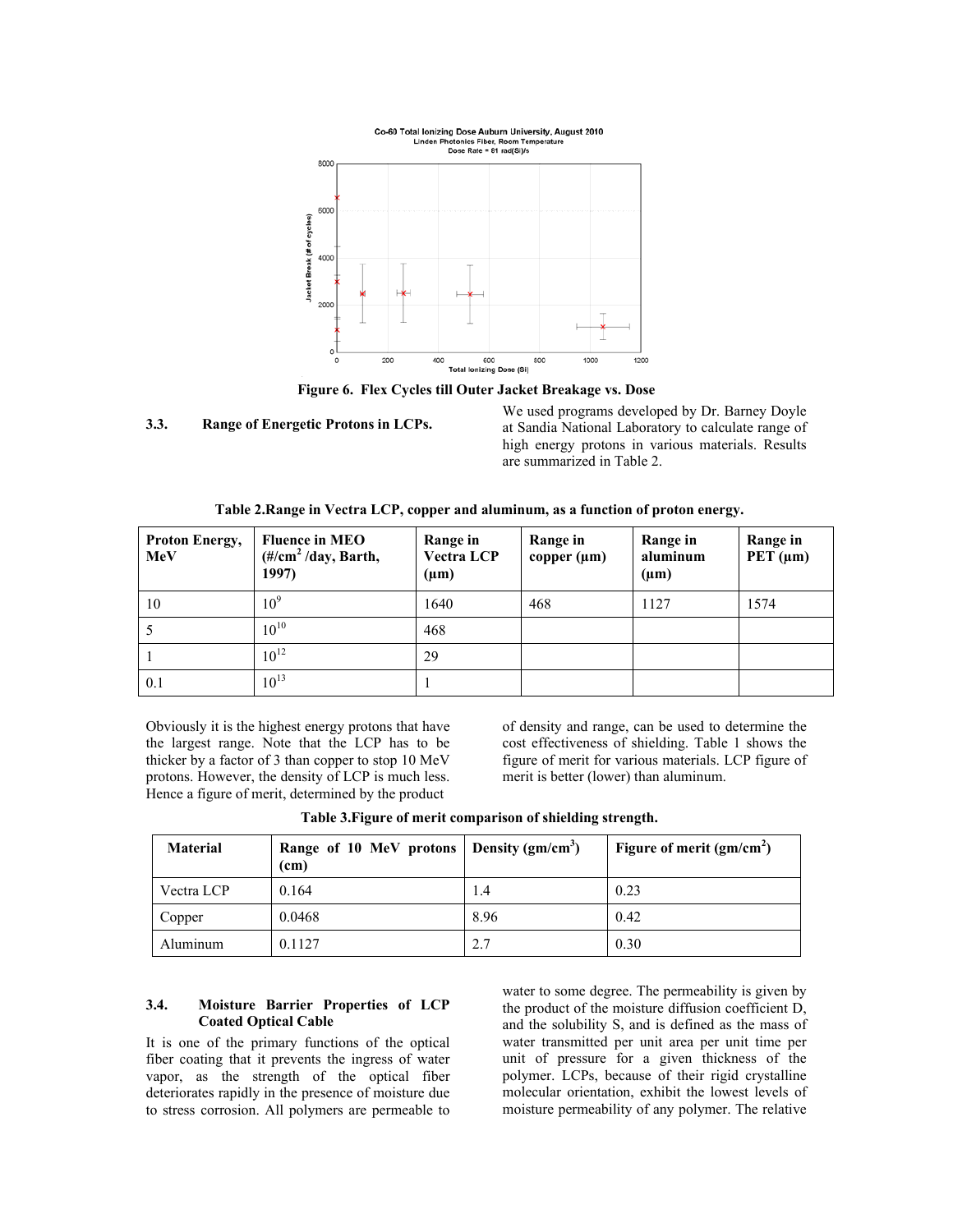permeability of Vectra A950 LCP and a variety of other commonly used polymers is shown in Figure 7. Tensile strength retention of silica fiber

protected by hermetic carbon coating and LCP coating is compared in Figure 8.







**Figure 8. Moisture aging of carbon and LCP coated silica optical fiber** 

#### **3.5. Strength and Modulus**

The modulus, strength and other mechanical properties of LCPs are dependent upon the degree of molecular alignment, which in turn is influenced

by the manufacturing process. Table 4 shows the elastic modulus and ultimate tensile strength (UTS) of several filled and unfilled bulk materials produced by Ticona, under the trade name Vectra.

**Table 4. Modulus and UTS of Vectra LCPs (Bulk)** 

| <b>Material</b><br>UTS Kpsi (Mpa)<br>Modulus Kpsi (Gpa)<br>1 vpe |  |
|------------------------------------------------------------------|--|
|------------------------------------------------------------------|--|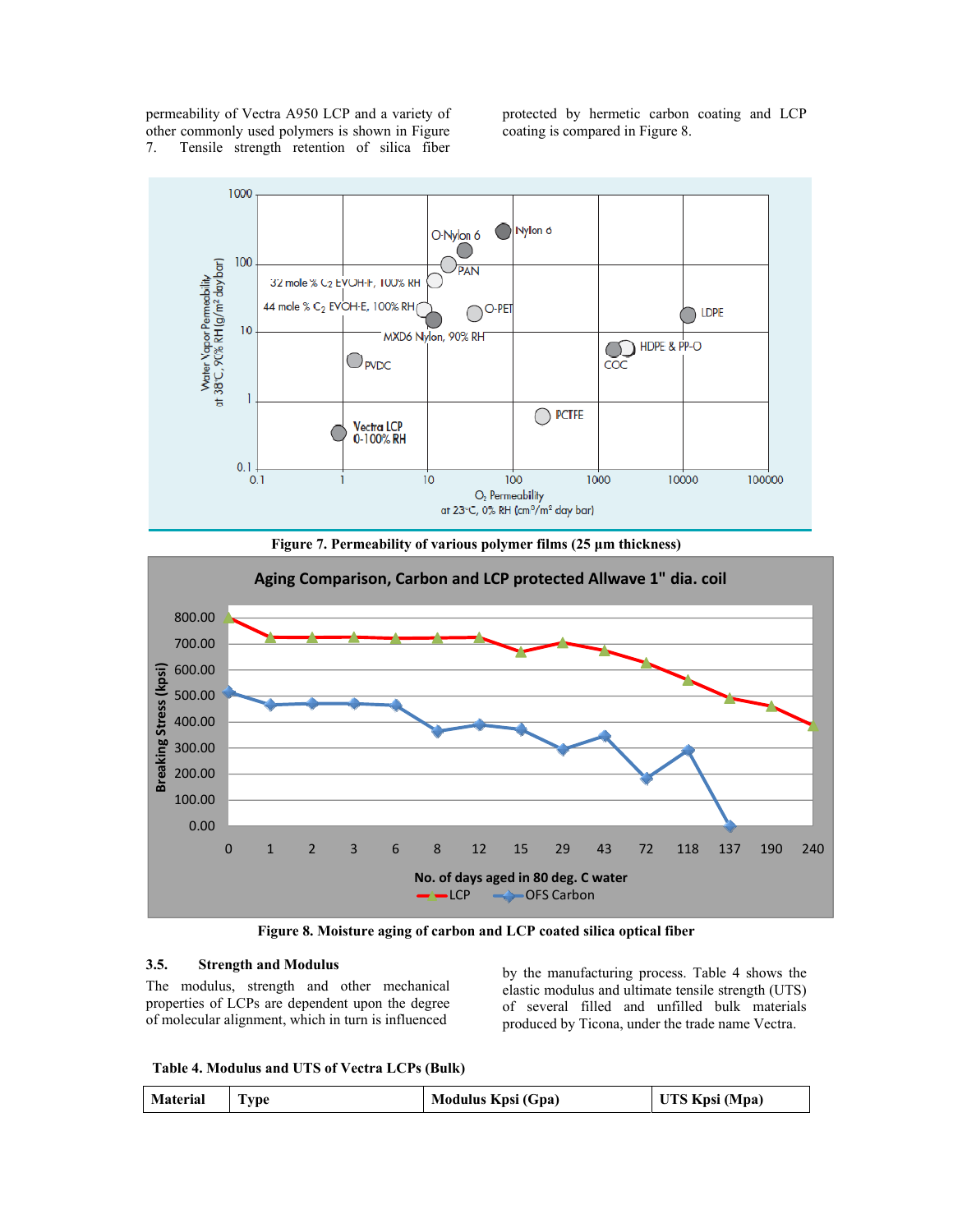| A950        | Unfilled          | (10.6)<br>1590 | (182)<br>27.3 |
|-------------|-------------------|----------------|---------------|
| A230        | 30% Carbon Filled | 3407<br>(23.5) | (130)<br>18.8 |
| <b>B130</b> | 30% Glass Filled  | (22)<br>3190   | 30<br>(205)   |
| <b>B230</b> | 30% Carbon Filled | 4611 (31.8)    | 29<br>(200)   |

The values given in the table are derived from measurements performed on bulk samples which have been produced by injection molding. In previous work with extruded LCP coatings, we have demonstrated that thinly extruded LCP can exhibit tensile modulus and strength many times greater than the values given above.

## **4. Results of Qualification Testing**

We conducted qualification testing as per European Space Components Coordination (ESCC) Specification No. 2263010 for fiber connector sets. We tested 50 μm, graded index multimode fiber patchcords with AVIM/APC connectors on one end and FC/UPC connectors on the other (Figure 9).



**Figure 9. Test samples used for qualification** 

### **4.1. Optical Insertion Loss (IL)**

Insertion loss (IL) of the connectors is the first critical test and the requirement is for IL  $\leq 0.2$  dB where IL is defined as loss through two mated AVIM/APC connectors. This is a stringent requirement. Typical tolerances in connector sleeves coupled with fiber dimension tolerances results in IL< 0.4 dB. See, for example, Telcordia Technologies Generic Requirements, GR-326- CORE. Of 30 mated AVIM/APC connector pairs tested only 17 passed this test. On the other hand if IL requirement is relaxed to 0.4 dB, 29 pairs would have passed. Inherent tolerances in connector parts

and in the polishing process such as undercut, radius of curvature (ROC) and dome offset (Apex) imply that the only way to get  $IL < 0.2$  dB is to down-select from finished patchcords which doubles the cost.

The effect of connector end-face geometry is summarized in Table 1. It appears that the most significant difference in failed and passing assemblies is in the undercut. Because of the soft metal insert used in AVIM connector ferrules vs. a standard ceramic ferrule the fiber tends to protrude.

|                          | Ratio of st. dev./ average |      |      |  |
|--------------------------|----------------------------|------|------|--|
|                          | Apex                       |      |      |  |
| All assemblies           | 0.10                       | 0.18 | 0.41 |  |
| Passing Assemblies       | 0.08                       | 0.15 | 0.40 |  |
| <b>Failed Assemblies</b> | 0.14                       | 0.25 | 0.37 |  |

**Table 5. Connector IL dependence on end-face geometry**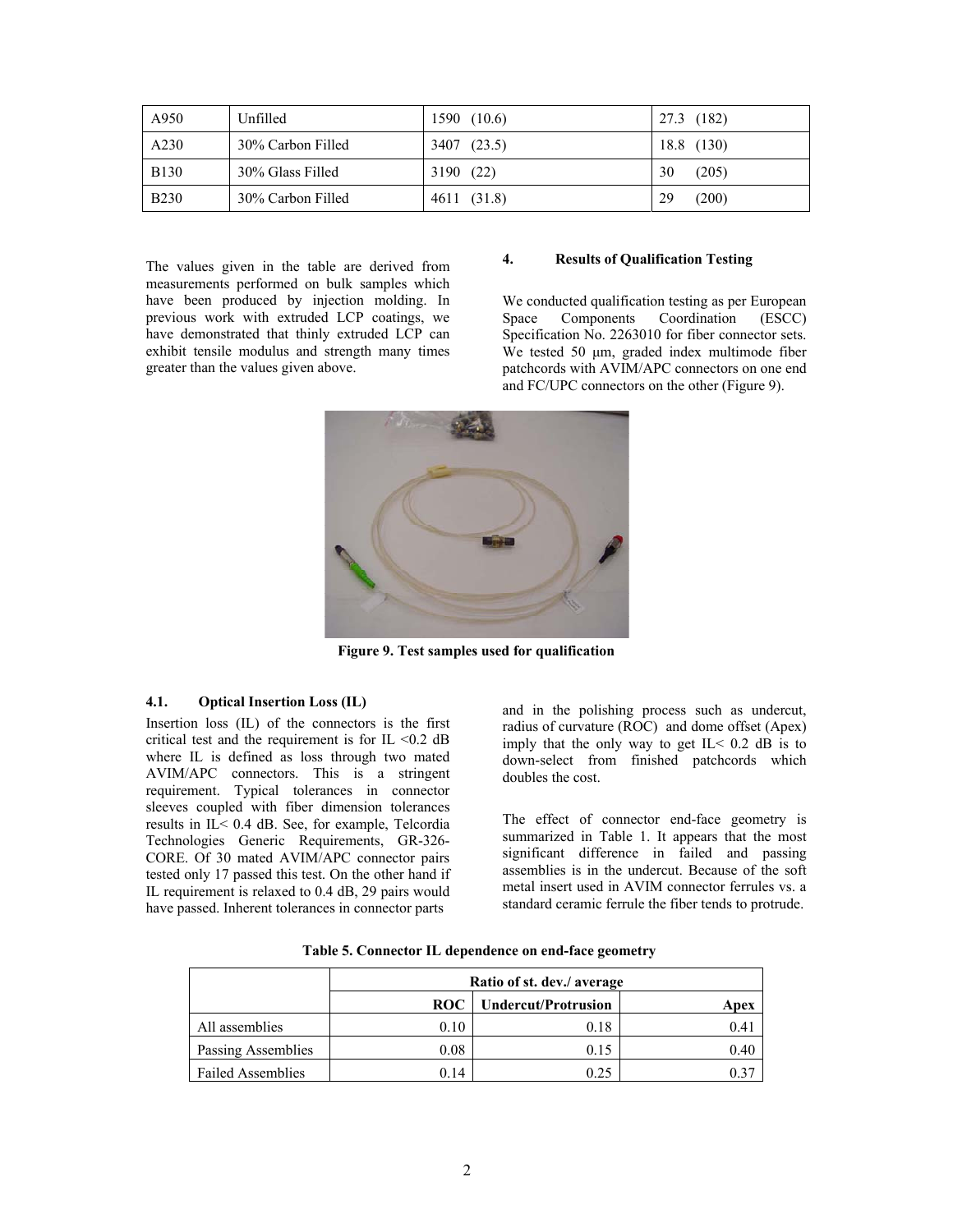### **4.2. Other qualification tests**

Other tests performed and a summary of results are listed in Table 6

| <b>Test</b>                                   | No. of patchcords tested Results of test |                         |
|-----------------------------------------------|------------------------------------------|-------------------------|
| High temp stress test (5 hr. at $120^{\circ}$ | $\mathfrak{D}$                           | Passed                  |
| C)                                            |                                          |                         |
| Low temp stress test (5 hr. at $-70^0$ )      | $\overline{2}$                           | Passed                  |
|                                               |                                          |                         |
| Impact test                                   | $\overline{2}$                           | Passed                  |
| Torsion test                                  | $\overline{c}$                           | Passed                  |
| Side static load                              | $\overline{2}$                           | Passed                  |
| Tension test                                  | $\overline{2}$                           | Passed up to tension of |
|                                               |                                          | 25 N                    |
| Strength of coupling mechanism                |                                          | Passed                  |
| Mechanical shock                              | $\overline{c}$                           | Passes                  |
| Vibration test                                | $\overline{c}$                           | Passed                  |
| Thermal cycle                                 | 6                                        | 4/6 passed              |
| Rapid change of temperature                   | $\overline{c}$                           | Passed                  |
| Salt mist                                     | $\overline{2}$                           | Passed                  |
| Rapid depressurization                        | $\overline{2}$                           | Passed                  |
| Mating durability over 500 mating             | $\overline{2}$                           | Failed because threads  |
| cycles                                        |                                          | on mating adapter wore  |
|                                               |                                          | out                     |
| Temperature life                              | 4                                        | 2/3 passed              |

**Table 6. Qualification tests performed as per (ESCC) Specification No. 2263010** 

### **5. Discussion of selected tests**

For most of the tests Insertion Loss (IL) must be < 0.2 dB and Return Loss (RL) must be  $> 40$  dB before and after the test, and change in transmittance (CIT) must not exceed 0.3 dB during the test.

## **5.1. High and low temperature stress test**

Cables are tested at temperature extremes of  $120^{\circ}$  C and  $-70^{\circ}$  C for 5 hours. Of two assemblies tested one assembly (S2 made with connectors C3 and C4) failed CIT during 5 hr. soak at  $110^{\circ}$  C and  $120^{\circ}$ C. Connector endface details for the two tested assemblies are shown in Table 1.

| <b>Assembly</b>         | Patchcord<br><b>Assembly</b> | <b>ROC</b> | <b>Undercut</b> | <b>Dome Offset</b> |
|-------------------------|------------------------------|------------|-----------------|--------------------|
|                         |                              | $5-12$ mm  | $\leq 100$ nm   | $<$ 50 $\mu$ m     |
| S <sub>1</sub> - passed | C1                           | 11.06      | 413             | 79.82              |
|                         | C2                           | 13.82      | 222             | 40.73              |
| S <sub>2</sub> - failed | C3                           | 12.87      | 242             | 103.82             |
|                         | C4                           | 14.20      | 237             | 133.32             |

**Table 7. Details of assemblies tested for temperature stress** 

**Comparison shows that the failed assembly had significantly higher dome offset which may,** 

# **5.2. Temperature life test**

## **therefore, be a critical element in achieving better temperature performance.**

Four assemblies are exposed to a temperature extreme of 85°C for 2000 hours. One assembly failed CIT. Connector analysis is in 0.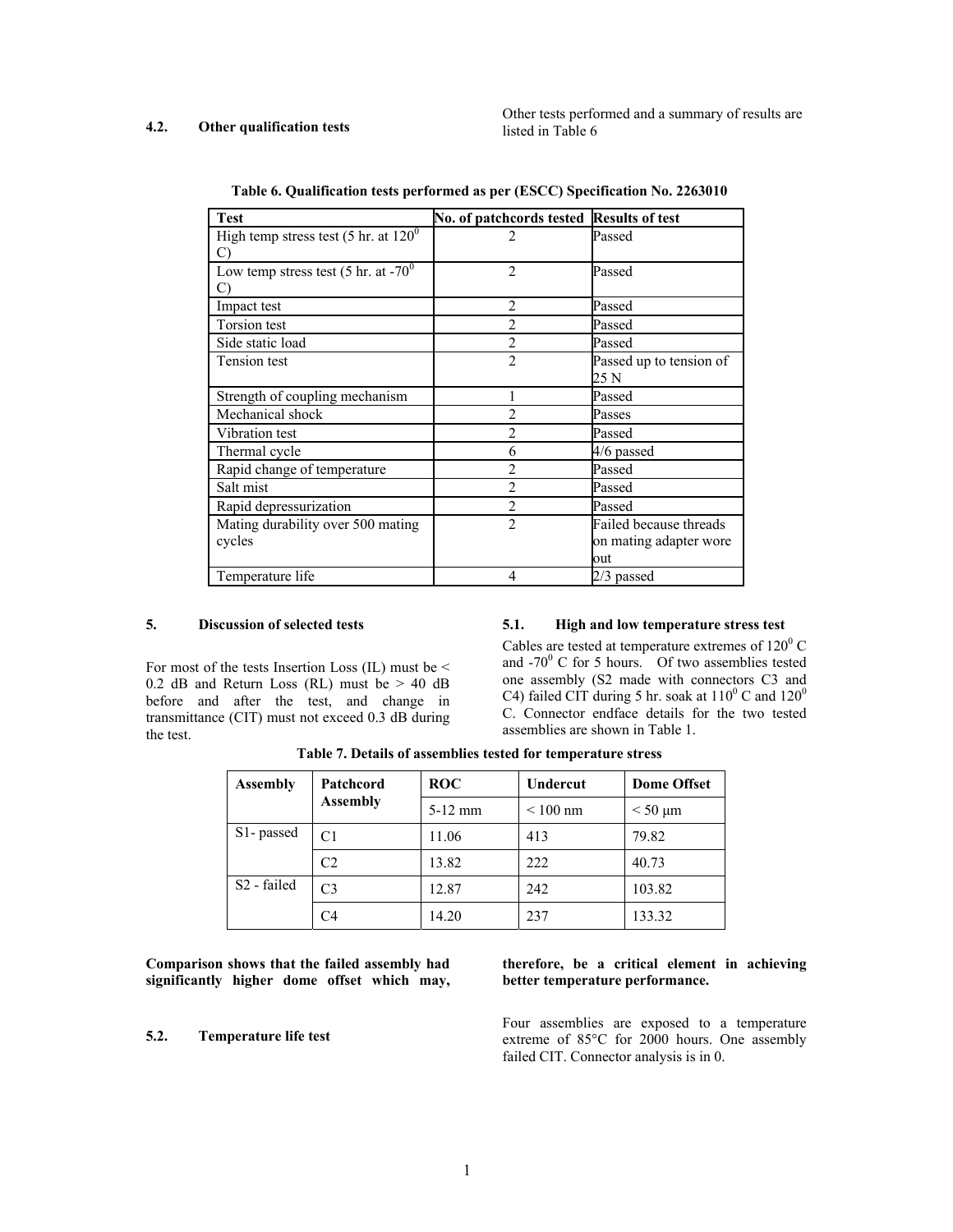| <b>Assembly</b>                | Patchcord<br><b>Assembly</b> | Connector<br><b>Type</b> | <b>ROC</b> | Undercut/<br><b>Protrusion</b> | <b>Dome Offset</b> |
|--------------------------------|------------------------------|--------------------------|------------|--------------------------------|--------------------|
|                                |                              |                          | $5-12$ mm  | $\leq 100$ nm                  | $<$ 50 $\mu$ m     |
| S <sub>20</sub> - passed       | C <sub>39</sub>              | <b>AVIM/APC</b>          | 14.19      | 255                            | 51.13              |
|                                | C40                          | AVIM/APC                 | 10.99      | 421                            | 79.61              |
| $S21-$<br>failed<br><b>CIT</b> | C <sub>53</sub>              | <b>AVIM/APC</b>          | 11.43      | 402                            | 69.93              |
|                                | C <sub>54</sub>              | AVIM/APC                 | 12.71      | 344                            | 71.00              |
| S22 - passed                   | C43                          | AVIM/APC                 | 11.94      | 448                            | 50.58              |
|                                | C45                          | <b>AVIM/APC</b>          | 13.34      | 218                            | 59.29              |
| S23 - passed                   | C <sub>55</sub>              | <b>AVIM/APC</b>          | 11.57      | 380                            | 33.57              |
|                                | C56                          | <b>AVIM/APC</b>          | 10.23      | 440                            | 69.89              |

**Table 8. Assemblies tested for temperature cycle** 

**Again we see that, while all assemblies had fairly high protrusion, the failed assembly had high dome offset for both connectors. It appears that dome offset may be the parameter that needs to be improved or selected against to improve performance on temperature related tests.** 

### **5.3. Thermal Cycle**

This may be the most stringent temperature test. Six assemblies are cycled from -400  $\dot{C}$  to 85<sup>0</sup> C for a total of 100 cycles. Dwell time at temperature

extremes is 0.75 hr. CIT as a function of time is shown in Figure 10. Two out of six assemblies failed CIT. Note that connector pairs that failed seem to do so within the first 10 cycles. Also one of the failed samples shows CIT oscillation in sync with the temperature cycles. This is indicative of pistoning of the fiber in the ferrule resulting in a temperature dependent Fabry Perot effect. This can be improved by lower protrusion and higher temperature curing of the epoxy.



**Figure 10. Change in Transmittance vs Climatic Data for Thermal Cycle** 

## **5.4. Radiation testing**

This test was performed independently of the ESCC Specification No. 2263010 testing by one of our customers. They tested patchcords to 20 MRad. The Relative Optical Power [dB] was measured before irradiation and after 5 MRad, 10 MRad, and 20 Mrad as intermediate measurement

points. Then the patchcords were measured again after 24 hours and after one week annealing at

room temperature. All patchcords with AVIMconnectors do not show noticeable attenuation increase up to 20 Mrad total dose and can be used